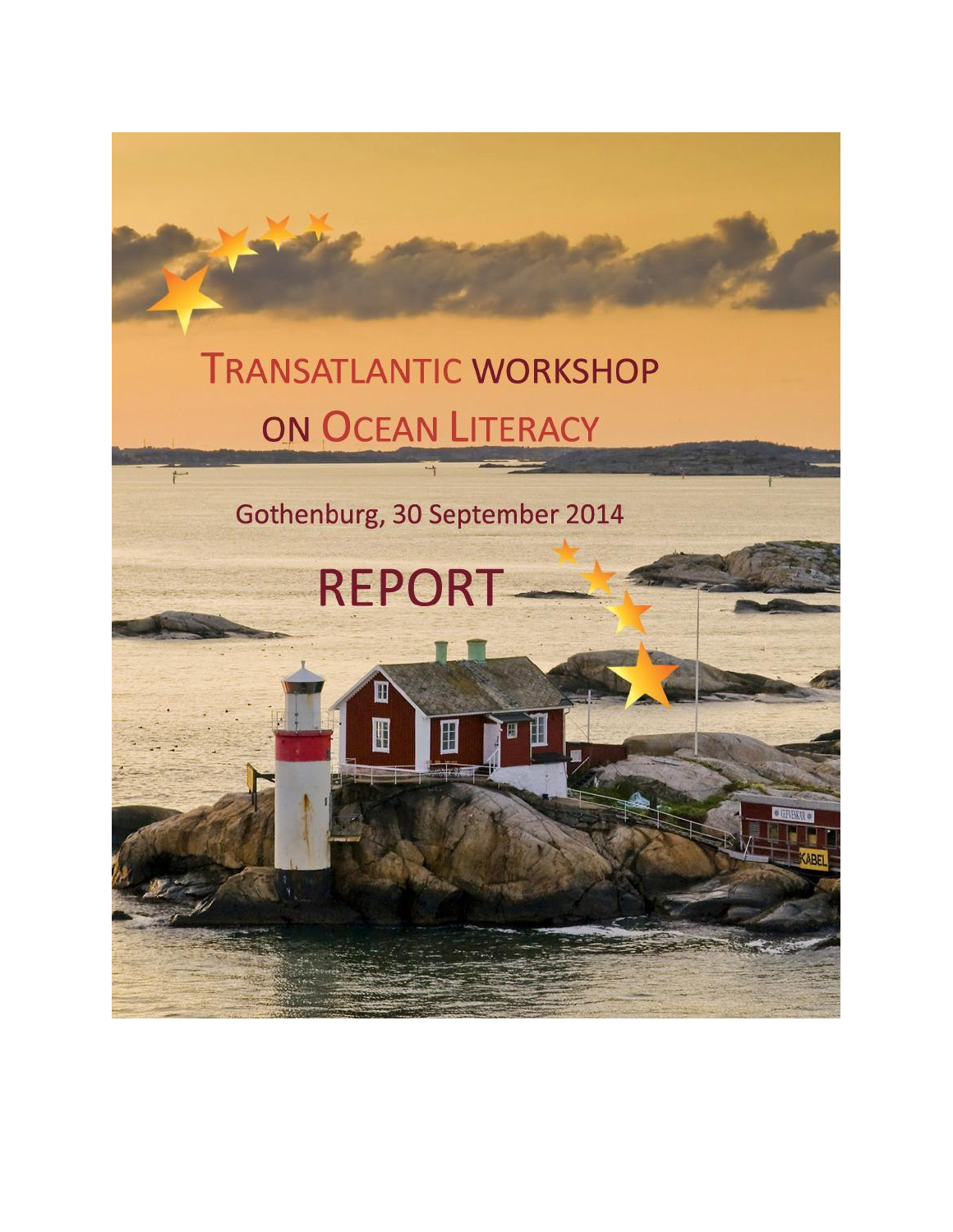## **Contents**

**[Introduction](#page-2-0)** [Workshop Rationale](#page-2-1) [Workshop Results](#page-3-0) [1\) Adopting the US 7 Essential Principles of Ocean Literacy](#page-3-1) [2\) A Transatlantic Ocean Literacy Strategy](#page-4-0) [a. Priority Actions](#page-4-1) [b. Priority Topics](#page-5-0) [c. Key target groups](#page-6-0) [d. Milestones](#page-7-0) **[Summary](#page-8-0)** ANNEX 1\_ [Workshop Participants](#page-9-0) [ANNEX 2 \\_](#page-11-0) [Workshop agenda](#page-11-0)

*The 2014 TOL report was prepared by Evy Copejans and Diana Payne with input from all TOL participants.*

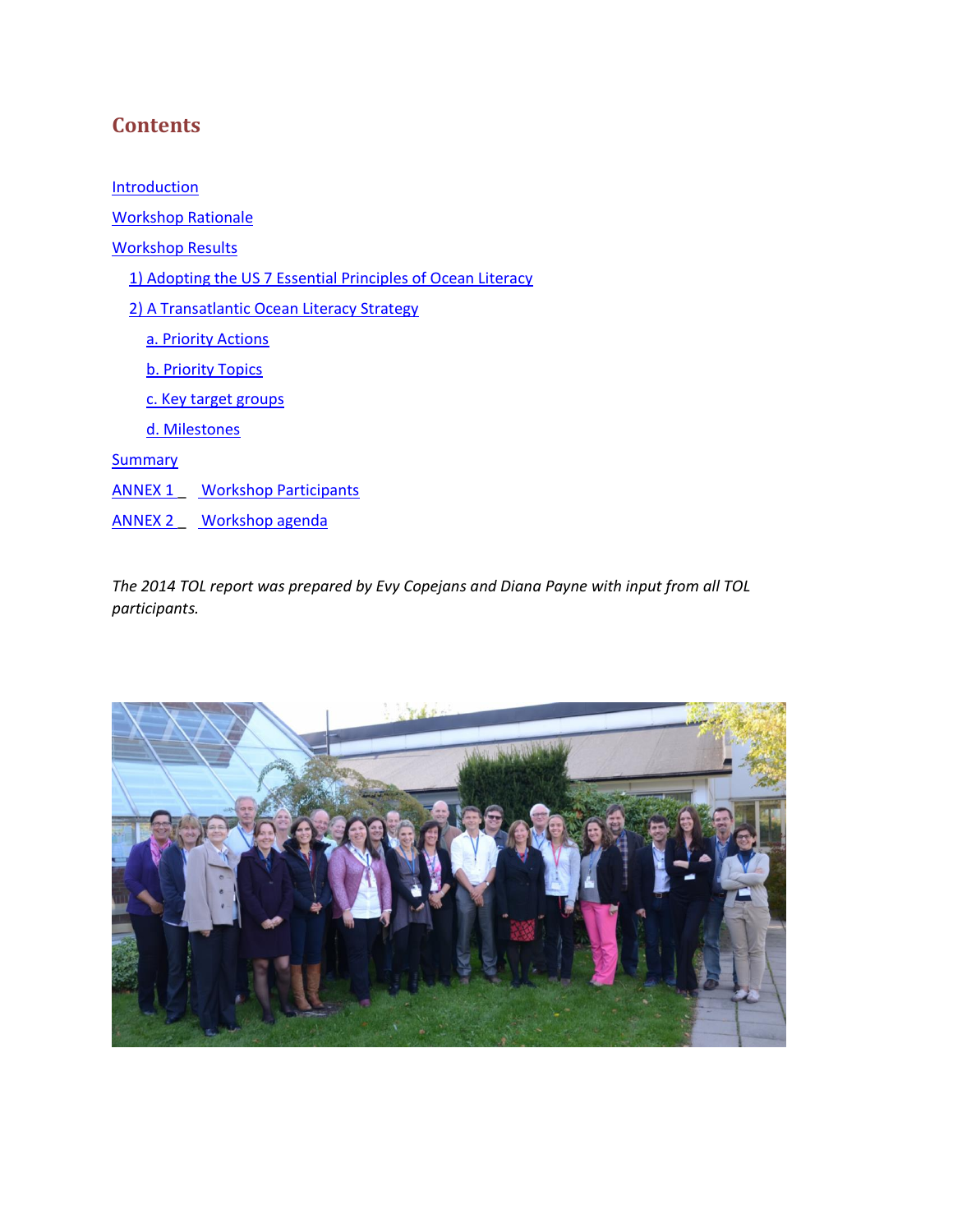## <span id="page-2-0"></span>**Introduction**

The Gothenburg workshop on Transatlantic Ocean Literacy (TOL) was held at the University of Gothenburg, Sweden, on 30 September 2014. The TOL workshop preceded the second annual European Marine Science Educators Association (EMSEA) conference.

This report outlines the rationale for and results of the workshop and a strategy for enhanced cooperation between both sides of the Atlantic on the theme of ocean literacy in order to advance the '**Galway Statement on Atlantic Ocean Cooperation<sup>1</sup> '**.

## <span id="page-2-1"></span>**Workshop Rationale**

This workshop builds upon previous efforts in TOL (e.g., Ostend workshop<sup>2</sup>, TOL Plymouth workshop<sup>3</sup>, and the Vision Statement on Ocean Literacy and Atlantic Cooperation between the European Union, United States of America & Canada<sup>4</sup>).

Workshop objectives included:

- Synthesize the current state of TOL;
- Increase awareness of opportunities for international collaboration;
- Reach consensus on adopting and/or adapting the Essential Principles of the US Ocean Literacy Framework;
- Identify strategies for implementing the US Ocean Literacy (OL) Framework across different educational systems of participating countries;
- Empower the collective TOL Vision Statement;
- Identify a set of priority actions and topics to advance the TOL Vision Statement; and
- Ensure inclusive, ongoing dialogue on OL among all participants and key partners.

Participant's support to attend the 2014 TOL workshop was provided either through their respective employers or by their own personal resources. A list of participants is included as ANNEX 1 and the 2014 TOL workshop agenda as ANNEX 2. The workshop was partially sponsored by the Sea for Society project as part of the mobilization phase and by the Department of Biological and Environmental Sciences at the University of Gothenburg.

l

 $^2$  Report of the Workshop on Defining an ocean literacy agenda for Horizon2020 and transatlantic cooperation, European Marine Board and Flanders Marine Institute, 25-26 June 2013, Ostend, Belgium [http://www.marineboard.eu/images/publications/Ocean\\_Literacy\\_Report\\_Ostend2013\\_fnl.pdf](http://www.marineboard.eu/images/publications/Ocean_Literacy_Report_Ostend2013_fnl.pdf)

<sup>&</sup>lt;sup>1</sup> Galway Statement on Atlantic Ocean Cooperation

[http://ec.europa.eu/research/iscp/pdf/galway\\_statement\\_atlantic\\_ocean\\_cooperation.pdf](http://ec.europa.eu/research/iscp/pdf/galway_statement_atlantic_ocean_cooperation.pdf)

 $^3$  Report of the Workshop on Transatlantic Ocean Literacy, 5-6 September 2013, Plymouth, UK <http://www.emsea.eu/conference-2013-plymouth>

<sup>&</sup>lt;sup>4</sup> Tuddenham et al.. (2014). Vision Statement on Ocean Literacy, and Atlantic Ocean Cooperation between European Union, United States of America & Canada. ZENODO. [10.5281/zenodo.11864](http://dx.doi.org/10.5281/zenodo.11864)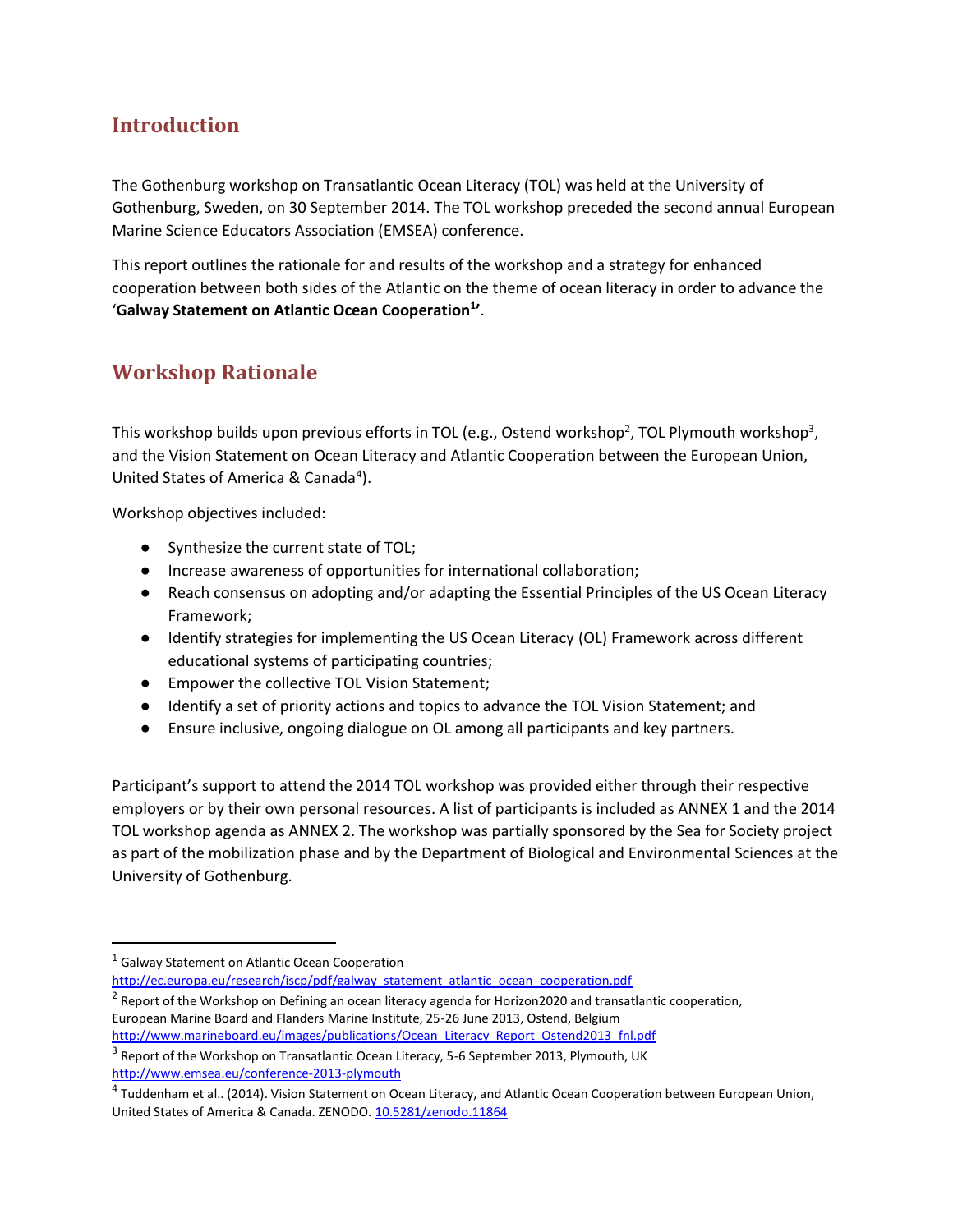## <span id="page-3-0"></span>**Workshop Results**

Two primary results of the workshop were:

- 1) Agreement among participants to adopt the US 7 Essential Principles of Ocean Literacy; and
- 2) Agreement to develop and initiate a TOL Strategy and Implementation Plan.

## <span id="page-3-1"></span>**1) Adopting the US 7 Essential Principles of Ocean Literacy**

Marine educators and scientists in the US identified 7 Essential Principles and underlying Fundamental Concepts<sup>5</sup> that define ocean literacy: an understanding of the ocean's influence on you and your influence on the ocean - and that an ocean literate person understands the Essential Principles and Fundamental Concepts, can communicate about the ocean in a meaningful way, and is able to make informed and responsible decisions regarding the ocean and its resources.

The participants reached consensus to adopt these 7 Essential Principles (below) in Europe, the United States, Canada and Brazil.

- *1. The Earth has one big ocean with many features.*
- *2. The ocean and life in the ocean shape the features of Earth.*
- *3. The ocean is a major influence on weather and climate.*
- *4. The ocean made Earth habitable.*
- *5. The ocean supports a great diversity of life and ecosystems.*
- *6. The ocean and humans are inextricably interconnected.*
- *7. The ocean is largely unexplored.*

 $\overline{a}$ 

The participants also agreed that the Fundamental Concepts are to be adapted for a regional context.

In each country/region the key stakeholders for OL will be identified, including marine and educational research institutions, public institutions regulating marine and maritime sectors, education players (e.g., science center and aquaria) and relevant civil society organizations. A consortium will be created with these institutions to adapt, promote and disseminate OL in the particular context of the country/region.

<sup>5</sup> Ocean Literacy: The Essential Principles of Ocean Sciences for Learners of All Ages, Version 2, 2013 [http://oceanservice.noaa.gov/education/literacy/ocean\\_literacy.pdf](http://oceanservice.noaa.gov/education/literacy/ocean_literacy.pdf)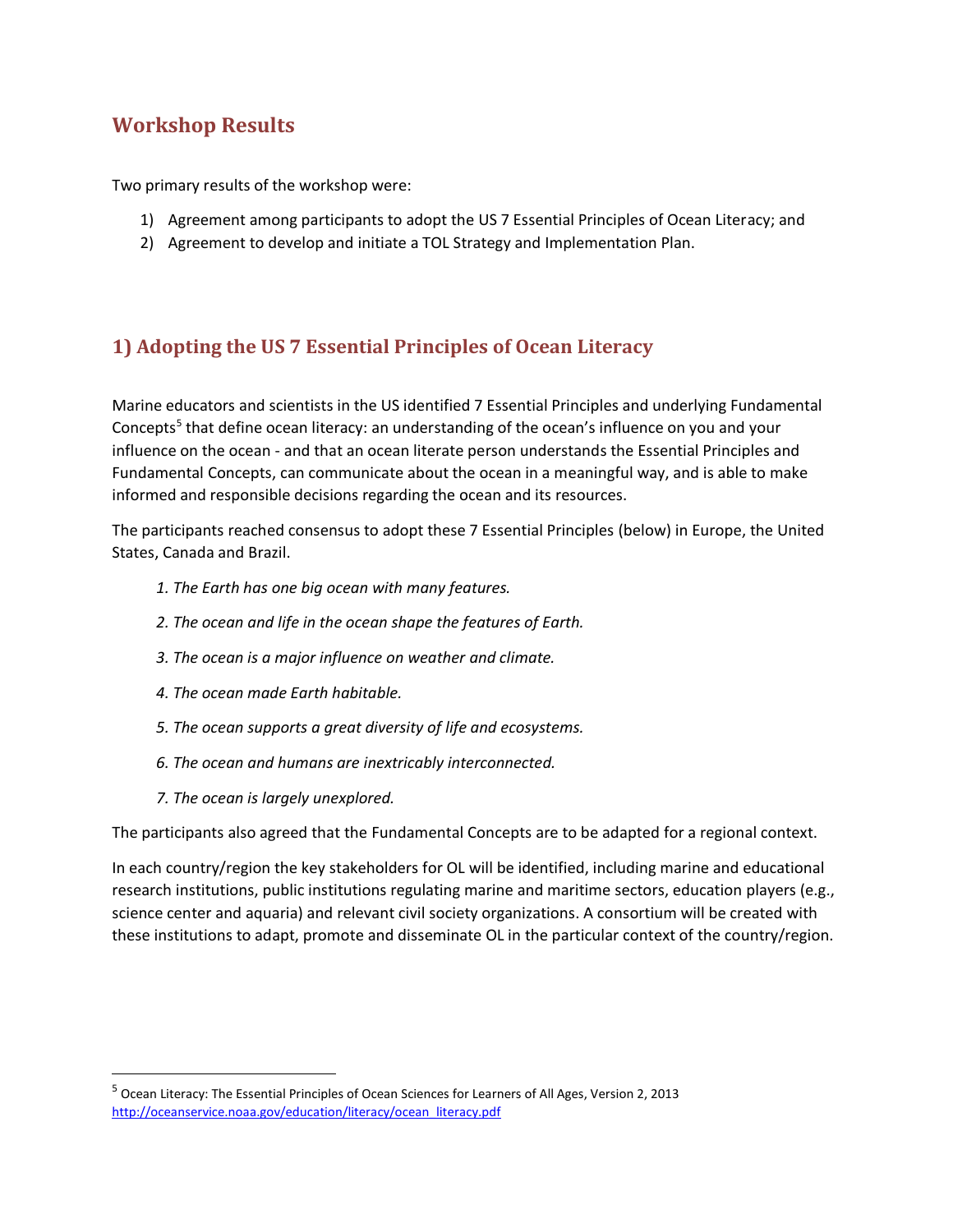## <span id="page-4-0"></span>**2) A Transatlantic Ocean Literacy Strategy and Implementation Plan**

The 2014 TOL participants suggest the adoption of a TOL Vision Statement: *A society where citizens are ocean literate and adapt their everyday behavior by making informed and responsible decisions on ocean stewardship.*

The participants identified a set of Priority Actions (2a), Priority Topics (2b), the main Target Groups with a list of services and expertise the TOL community can provide to these target groups (2c), and Milestones for the implementation plan (2d).

Participants also discussed ideas of cultural sensitivity and the role of art, dance, and music as part of the toolkit to connect to people regarding OL.

## <span id="page-4-1"></span>**2a. Priority Actions**

To advance the TOL Vision Statement, participants defined three objectives and proposed a list of Priority Actions on short, mid and long term. **Additional detail regarding actions will be provided in the implementation plan. Please note that some actions may be combined or adjusted to different time frames.**

**Objective 1.** Encourage cooperation and best practice exchanges between Marine Education Associations and all interested parties from both sides of the Atlantic, and seek to promote and apply ocean literacy globally.

**Objective 2.** Raise awareness of the two-way interactions between the Atlantic and daily life and empower citizens to adapt their everyday behavior.

**Objective 3.** Seek and apply innovative ways to make citizens ocean literate so they understand environmental challenges and policies and make informed, responsible decisions regarding ocean stewardship.

## **Short-term actions:**

- Identify the **key players** in TOL and create a OL address book;
- Identify and provide a **forum** for communication between all key players in TOL, in articulation with projects resulting from BG13 and BG14;
- Develop, translate and disseminate a **Global Ocean Literacy guide**;
- Organize **collaborative activities** for World Ocean Day (June 8, 2015), Global Ocean Literacy Day (June 28, 2015) or at other existing initiatives (e.g., Ocean Sampling Day, Ocean Sciences Bowl); and
- Identify and make use of large scale ocean related **events** to **promote OL.**

## **Mid-term actions:**

- Identify **transnational complementarities** on the theme of ocean literacy;
- Design a **Global Ocean Literacy Campaign;**
- Identify **services and expertise the TOL community** can provide to its target groups to further ocean literacy;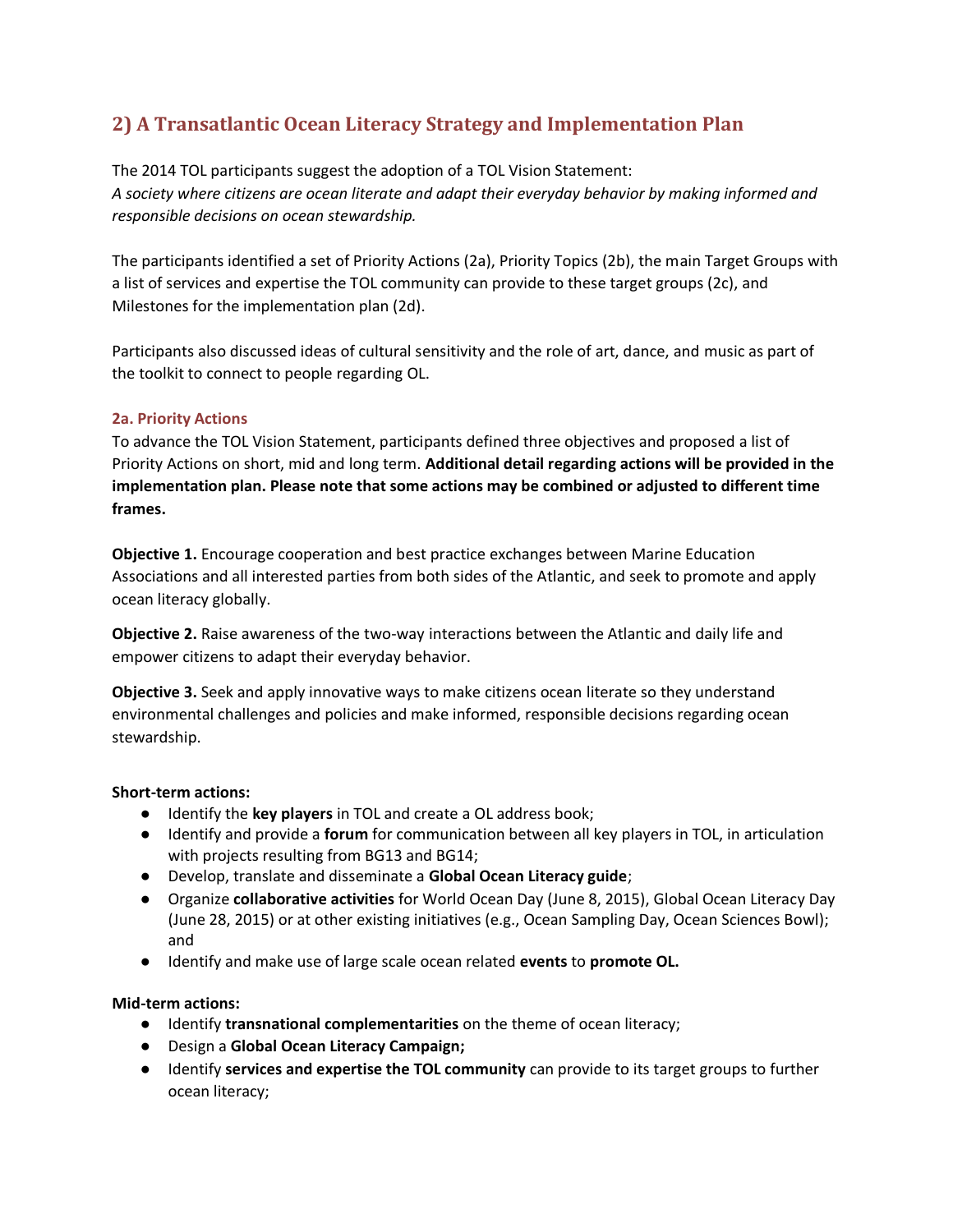- Identify **funding possibilities** for TOL initiatives;
- Identify and synthesize **key ocean science, education, and policy documents** from EU, US and Canada to find synergies;
- Identify and document ocean literacy **best practices** on both sides of the Atlantic in collaboration with project resulting from BG14;
- Designate an **Atlantic Ocean day;** and
- **Expand** the TOL effort to include more countries in the Atlantic Ocean basin.

## **Long-term actions:**

● Promote '**Open Marine Science'** by educating and encouraging researchers on methods to lower all access barriers to marine research, and better engage citizen scientists and society.

These priority actions and the implementation of these initiatives will be further addressed in the next TOL meeting(s).

## <span id="page-5-0"></span>**2b. Priority Topics**

At the Ostend workshop in 2013, a list of common issues that could be addressed in Ocean Literacy activities was developed. Of these topics, three were considered as most relevant to the 2013 TOL discussion in Plymouth:

- 1) *Sustainable food from the sea*;
- 2) *How oceans benefit people*; and
- 3) *Oceans and human health*.

'*Oceans and human health'* was considered the most central topic and has been selected by the European Commission as the overarching theme for the Blue Growth 13 call<sup>6</sup> in 2013.

A similar brainstorming exercise was proposed to the participants of the 2014 TOL workshop. From the discussion, the following topics were recognized to resonate with all stakeholder groups across the Atlantic ocean basin and to be a focal point for the future TOL activities:

*1. Aquaculture & Food Provisions* (or *Sustainable food from the Sea*) incorporating issues on sustainability, stimulation of localized economies responsible ocean management (see Priority Area 'Aquaculture' identified in the Galway Statement<sup>7</sup>);

*2. Ocean Observation & Technological Innovation* towards Ocean Exploration to inspire and train the next generation of scientists and engineers (see Priority Area 'Ocean Observation' identified in the Galway Statement); and

*3. Marine Pollution* (*or Marine Environmental Stresses)* affecting the environment and human health.

<sup>7</sup> Galway Statement on Atlantic Ocean Cooperation

 $\overline{a}$ 

 $^6$  Blue Growth: Unlocking the potential of Seas and Oceans, BG-13-2014, Topic: Ocean literacy – Engaging with society – Social Innovation[. http://ec.europa.eu/research/participants/portal/desktop/en/opportunities/h2020/topics/2456-bg-13-2014.html](http://ec.europa.eu/research/participants/portal/desktop/en/opportunities/h2020/topics/2456-bg-13-2014.html)

[http://ec.europa.eu/research/iscp/pdf/galway\\_statement\\_atlantic\\_ocean\\_cooperation.pdf](http://ec.europa.eu/research/iscp/pdf/galway_statement_atlantic_ocean_cooperation.pdf)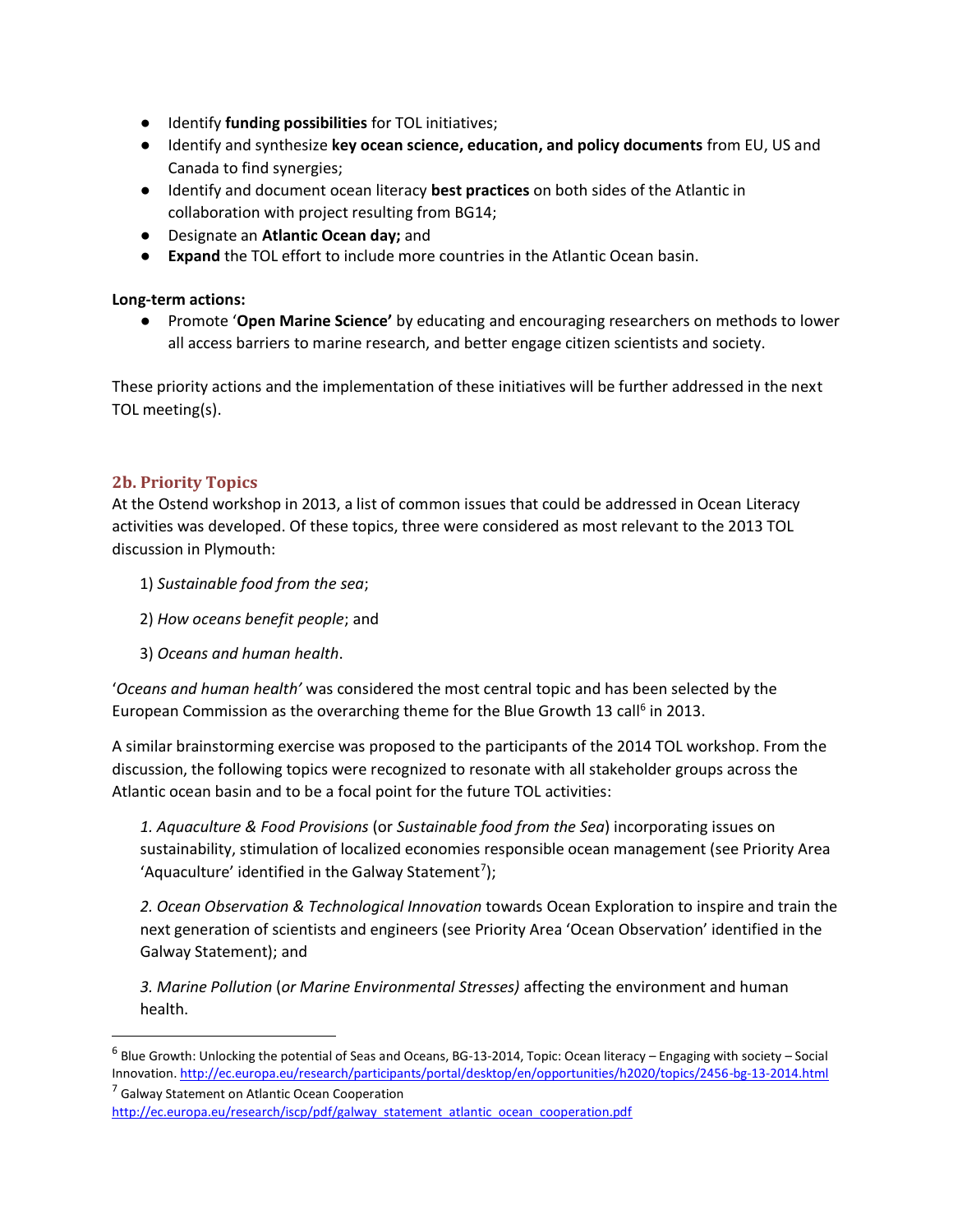## <span id="page-6-0"></span>**2c. Key target groups**

The TOL community identified the following as key target groups:

- *Marine Educators Communities*
- *Marine Science Communication Communities*
- *Marine Research Community*
- *Graduates in Marine Sciences*
- *Regulatory/Policy Community*
- *Maritime Industry*
- *Public at large*
- *Students (various age groups)*

## **Services and expertise from the TOL community:**

The participants considered it a task of the TOL community to develop methods for all of these groups to better inform one another in relation to their work and ocean issues.

A more detailed list of potential services the TOL community aims to deliver to its target groups was developed from the brainstorming discussion on priority actions:

## *Marine Educators & Communication Communities*

- Train and engage educators;
- Contribute to student engagement and workforce development; and
- Facilitate and encourage knowledge sharing across these disciplines.

## *Marine Research Community*

- Incorporate Ocean Science Communication Excellence in the postgraduate training curricula;
- Train ocean scientists how to better place fundamental research in context of Societal Challenges, and use that know-how to facilitate research fundraising tasks; and
- Facilitate mutual learning opportunities between scientists and stakeholders.

## *Regulatory/Policy Community*

- Mediate dialogue with society by providing critical information and discourse on politically topical issues on Ocean Health & Ocean Management.<sup>8</sup>

## *Maritime Industry*

 $\overline{a}$ 

- Stimulate corporate responsibility with respect to Ocean Management; and
- Seek common ground for cooperation & use OL as a long-term recruitment strategy for the engineering and ocean exploitation sectors.

This list will be revisited as the implementation plan is developed and at future TOL meetings.

<sup>&</sup>lt;sup>8</sup> Indicators of Ocean Health in the EU Legislation follows Marine Strategy Framework Directive Good Environmental Status descriptors in the E[U http://ec.europa.eu/environment/marine/good-environmental-status/index\\_en.htm](http://ec.europa.eu/environment/marine/good-environmental-status/index_en.htm) and Ocean Health Index' 10 axis in general http://www.oceanhealthindex.org/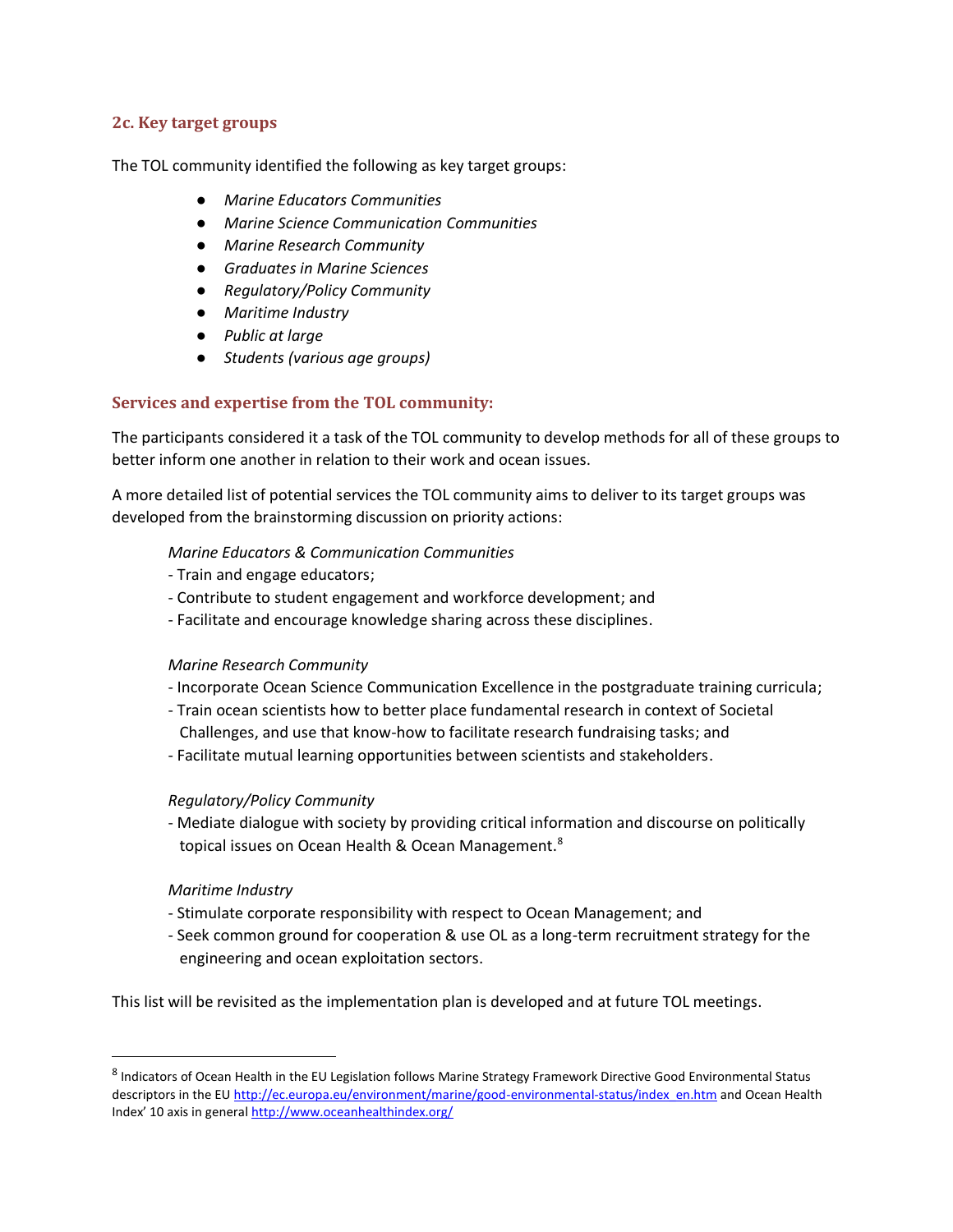## <span id="page-7-0"></span>**2d. Milestones**

Past and Future TOL milestones were identified, beginning with the formation of EMSEA in 2011. The Future Milestones will be revisited and elaborated upon as part of the implementation plan.

| <b>Past Milestones</b>  |                                                                                                                                                             |
|-------------------------|-------------------------------------------------------------------------------------------------------------------------------------------------------------|
| 2011, 30 June           | Formation of the European Marine Science Educators Association EMSEA,<br><b>NMEA conference Boston (US)</b>                                                 |
| 2011, 15 November       | Portugal adopts the 7 Essential Principles of Ocean Literacy: 'conhecer o<br>oceano, principios essenciais e conceitos fundamentais'                        |
| 2012, 12 July           | Session on 'Atlantic Ocean Literacy : a Grand Challenge for Marine Science<br>Communication and Education' at Euroscience Open Forum (ESOF), Dublin<br>(IE) |
| 2012, 12 October        | First Conference on Ocean Literacy in Europe, Bruges (BE)                                                                                                   |
| 2013, 23-24 May         | Release of Galway Statement on Atlantic Ocean Cooperation, Galway (IE)                                                                                      |
| 2013, 25-26 June        | Workshop 'Defining an ocean literacy agenda for Horizon2020 and<br>Transatlantic cooperation', Ostend (BE)                                                  |
| 2013, 5-6 September     | TOL meeting after the EMSEA13 conference (3-5 September), Plymouth (UK)                                                                                     |
| 2014, 13 February       | Release of Vision Statement for Transatlantic Ocean Literacy                                                                                                |
| 2014, 3 March - 4 April | Online workshop to Advance Transatlantic Ocean Science Literacy on Deep-<br>sea Discoveries in the Atlantic on board the NOAA Ship Okeanos Explorer         |
| 2014, 20 May            | Session on 'Ocean Literacy', at European Maritime Days, Bremen (DE)                                                                                         |
| 2014, 21 June           | Activities at Ocean Sampling Day (OSD)                                                                                                                      |
| 2014, 22 July           | OL meeting prior to NMEA 2014                                                                                                                               |
| 2014, 30 September      | TOL meeting prior to EMSEA14 conference (1-3 October), Gothenburg (SE)                                                                                      |

| <b>Future Milestones</b> |                                                                                                     |
|--------------------------|-----------------------------------------------------------------------------------------------------|
| 2014, 31 October         | Release of TOL Strategic Plan                                                                       |
| 2014, October            | EMSEA becomes a legal entity                                                                        |
| 2014, 10-12 November     | Session at UNESCO's World Conference on Education for Sustainable<br>Development, Aichi-Nagoya (JP) |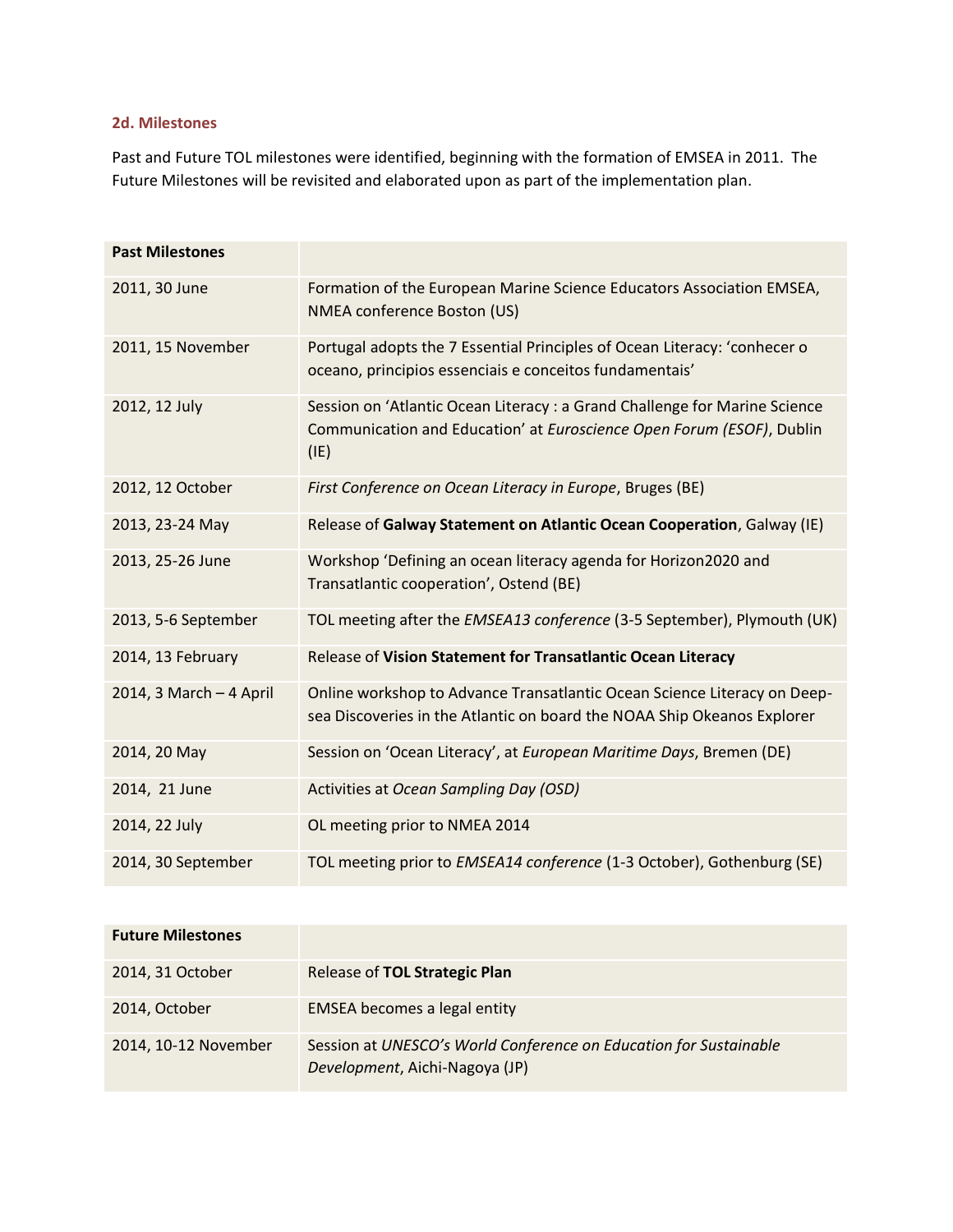| 2014, 17-21 November | IOC/UNESCO's 2nd International Ocean Research Conference, One Planet<br>One Ocean (IORC), Barcelona (ES) |
|----------------------|----------------------------------------------------------------------------------------------------------|
| 2014, December       | Present Strategic Plan to coordinators of BG13 and BG14                                                  |
| 2015, February       | Production of Global OL guide                                                                            |
| 2015, 17-20 March    | 23rd Session of the IODE Committee, Bruges (BE)                                                          |
| 2015, May            | European Maritime day, Piraeus (GR)                                                                      |
| 2015, 8 June         | Activities at World Ocean Day                                                                            |
| 2015, 28 June        | Workshop at the Global Ocean Literacy Day at NMEA2015 (US, Rhode<br>Island)                              |
| 2015, September      | TOL meeting prior to <i>EMSEA15</i> , Crete (GR)                                                         |
| 2015, 30 November    | 21st Conference of the Parties on Climate Change 2015 - COP21 CMP11,<br>Paris (FR)                       |

## <span id="page-8-0"></span>**Summary**

The 2014 TOL workshop was held at the University of Gothenburg, Sweden on 30 September. Twentyeight people participated (twenty-six in person and two virtually) representing 11 countries: Belgium, Brazil, Canada, Denmark, France, Greece, Portugal, Spain, Sweden, the United Kingdom, and the United States. The purpose of the workshop was enhanced cooperation between both sides of the Atlantic on the theme of ocean literacy in order to advance the Galway Statement on Atlantic Ocean Cooperation, and was framed in the context of previous OL and TOL workshops, meetings and publications. An intentionally ambitious agenda provoked thoughtful dialogue and discussions necessary to advance TOL. As a result, participants reached consensus to adopt the 7 Essential Principles of Ocean Literacy, develop a TOL strategy and implementation plan (including priority actions, topics and identification of key target groups), and noted past and future milestones. Additionally, participants agreed to the development of a TOL strategy/implementation plan and a timeline of activities. With a solid outline of TOL deadlines and activities, we foresee the 2015 TOL workshop building on the strong foundation of our collective efforts to advance TOL.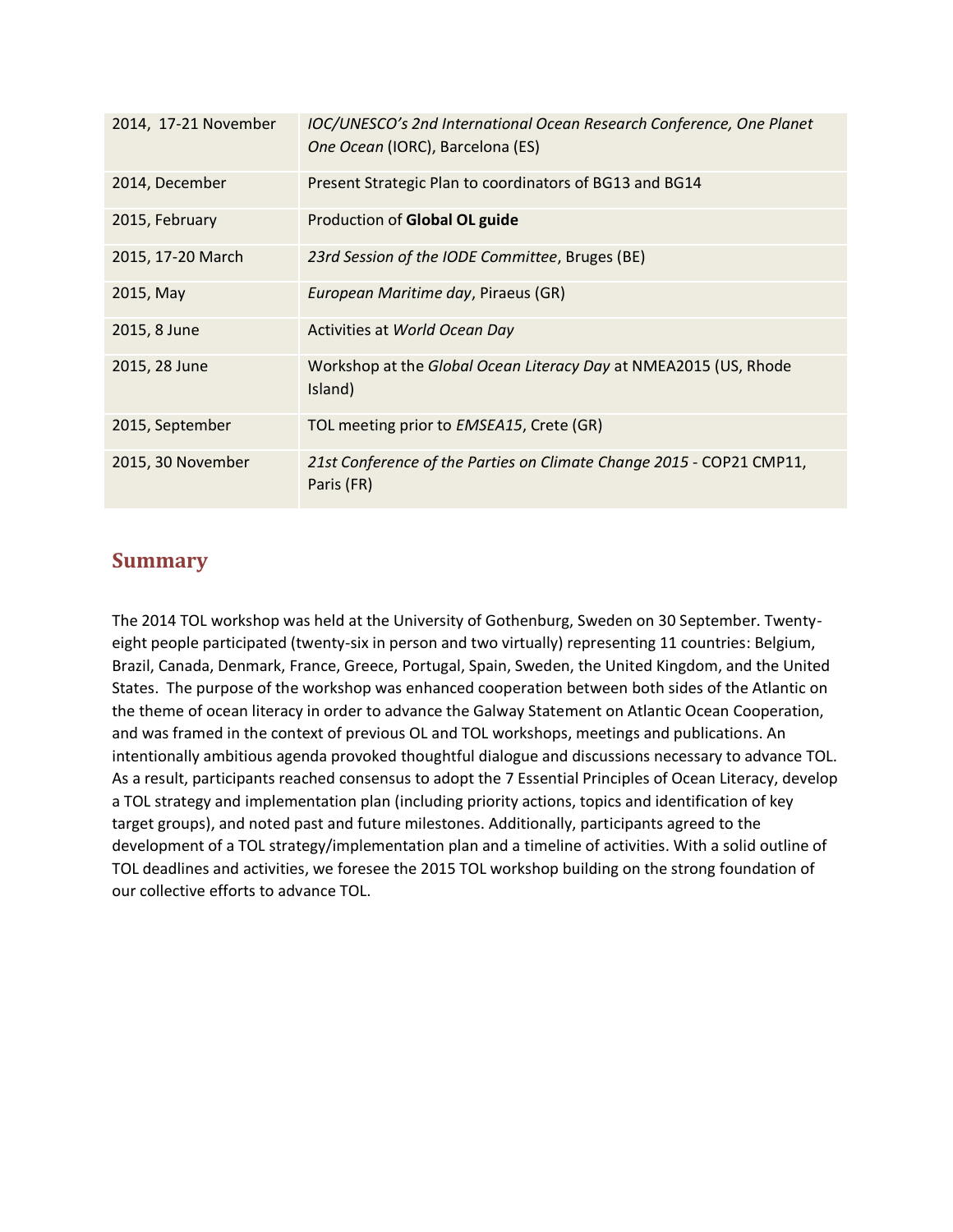# <span id="page-9-0"></span>**ANNEX 1 Workshop Participants**

| Adam Frederick           | Maryland Sea Grant/University of Maryland; National Marine Educators<br>Association (NMEA) National Office                                                             | <b>USA</b> |
|--------------------------|------------------------------------------------------------------------------------------------------------------------------------------------------------------------|------------|
| Ana Noronha              | Ciência Viva                                                                                                                                                           | Portugal   |
| Anne Stewart             | Pearson College, British Columbia; Canadian Network for Ocean Education<br>(CaNOE)                                                                                     | Canada     |
| Craig Strang (virtual)   | Lawrence Hall of Science/University of California-Berkeley; National Marine<br>Educators Association (NMEA) Past President and Chair, NMEA Ocean<br>Literacy committee | <b>USA</b> |
| Danilo Koetz de Calazans | Instituto de Oceanografia Rio Grande                                                                                                                                   | Brazil     |
| Diana Payne              | Connecticut Sea Grant/University of Connecticut; National Marine<br>Educators Association (NMEA), Past President and Vice Chair, NMEA Ocean<br>Literacy committee      | <b>USA</b> |
| Eva Balsa-Canto          | (Bio) Process Engineering Group IIM-CSIC                                                                                                                               | Spain      |
| Evy Copejans             | Flanders Marine Institute (VLIZ)/ Flemish Geography Teacher Association<br>/EMSEA                                                                                      | Belgium    |
| Fiona Crouch             | Marine Biological Association (MBA)/EMSEA                                                                                                                              | UK         |
| Francesca Santoro        | Intergovernmental Oceanographic Commission of UNESCO                                                                                                                   | France     |
| Gaëlle Le Bouler         | European Commission, Directorate-General for Research and Innovation                                                                                                   | Belgium    |
| Gail Scowcroft           | University of Rhode Island; Consortium for Ocean Science Exploration and<br>Engagement (COSEE)                                                                         | <b>USA</b> |
| Géraldine Fauville       | University of Gothenburg/EMSEA/ European Marine Board Communication<br>Panel (EMBCP)                                                                                   | Sweden     |
| Ivar Babb                | Northeast Underwater Research Technology and Education Center<br>(NURTEC)/University of Connecticut                                                                    | <b>USA</b> |
| Ivo Grigorov             | Technical University of Denmark (DTU)                                                                                                                                  | Denmark    |
| Jan Seys                 | Flanders Marine Institute (VLIZ)/ European Marine Board Communication<br>Panel (EMBCP)                                                                                 | Belgium    |
| Jon Parr                 | Marine Biological Association (MBA)                                                                                                                                    | UK         |
| Luc Zwartjes             | EUROGEO/University Ghent/Flemish Geography Teacher Association                                                                                                         | Belgium    |
| Martha Papathanassiou    | Hellenic Centre for Marine Research (HCMR)/EMBCP                                                                                                                       | Greece     |
| Matthew Rockall          | British Columbia School of Business on Education for Sustainability                                                                                                    | Canada     |
| Meghan Marrero           | Mercy College - Dobbs Ferry, NY; National Marine Educators Association<br>(NMEA) Board of Directors                                                                    | <b>USA</b> |
| Melissa Ryan (virtual)   | Ocean Technology Foundation                                                                                                                                            | <b>USA</b> |
| Peter Tuddenham          | College of Exploration/National Marine Educators Association (NMEA)<br>International Committee Chair                                                                   | USA/UK     |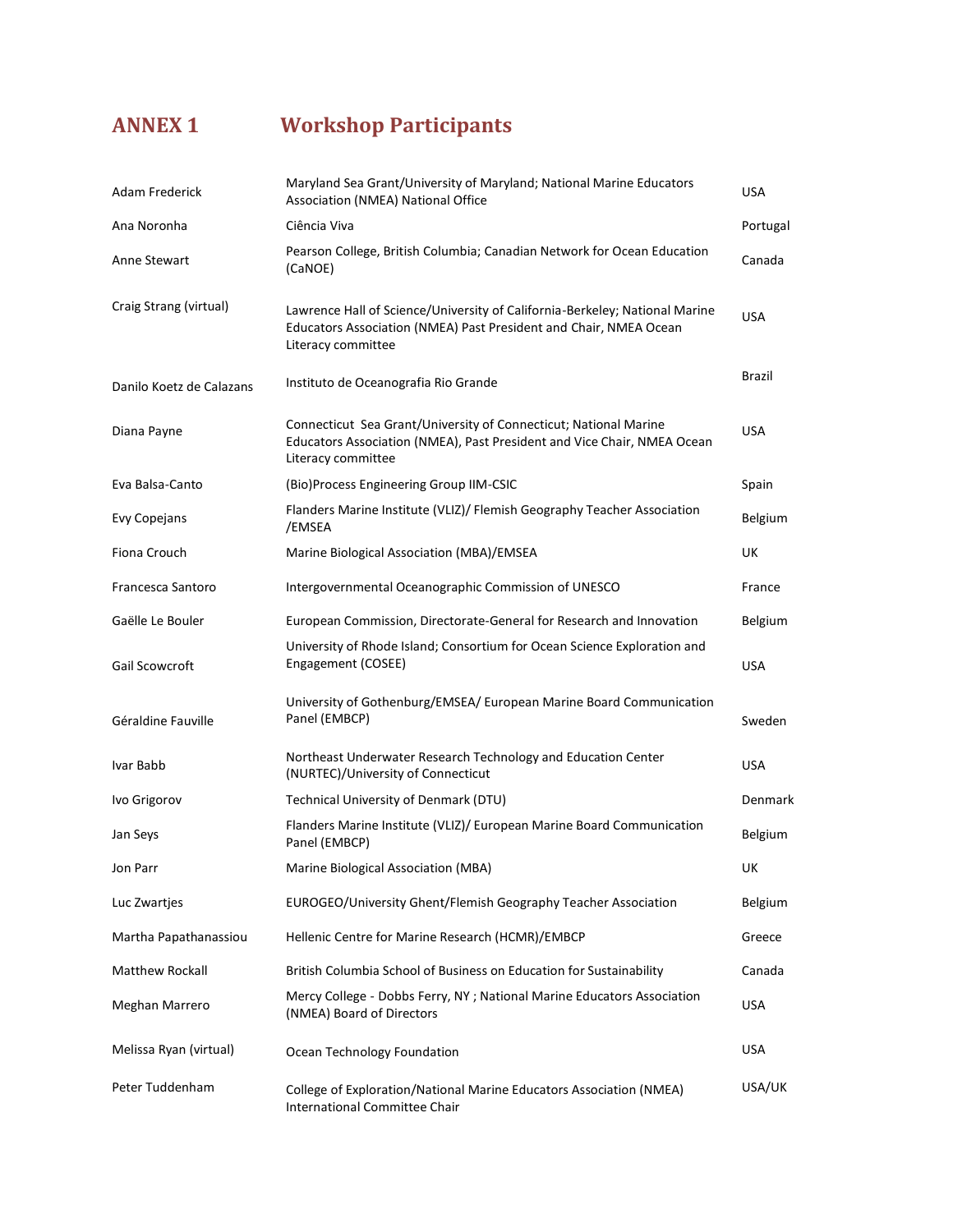| Rita Grecco     | Instituto de Educação da Universidade Federal do Rio Grande - IE/FURG                   | Brazil     |
|-----------------|-----------------------------------------------------------------------------------------|------------|
| Sam Dupont      | University of Gothenburg, Department of Biological and Environmental<br><b>Sciences</b> | Sweden     |
| Susan Haynes    | National Marine Educators Association (NMEA), Past President                            | <b>USA</b> |
| Tina Bishop     | College of Exploration                                                                  | <b>USA</b> |
| Vanessa Batista | Ciência Viva                                                                            | Portugal   |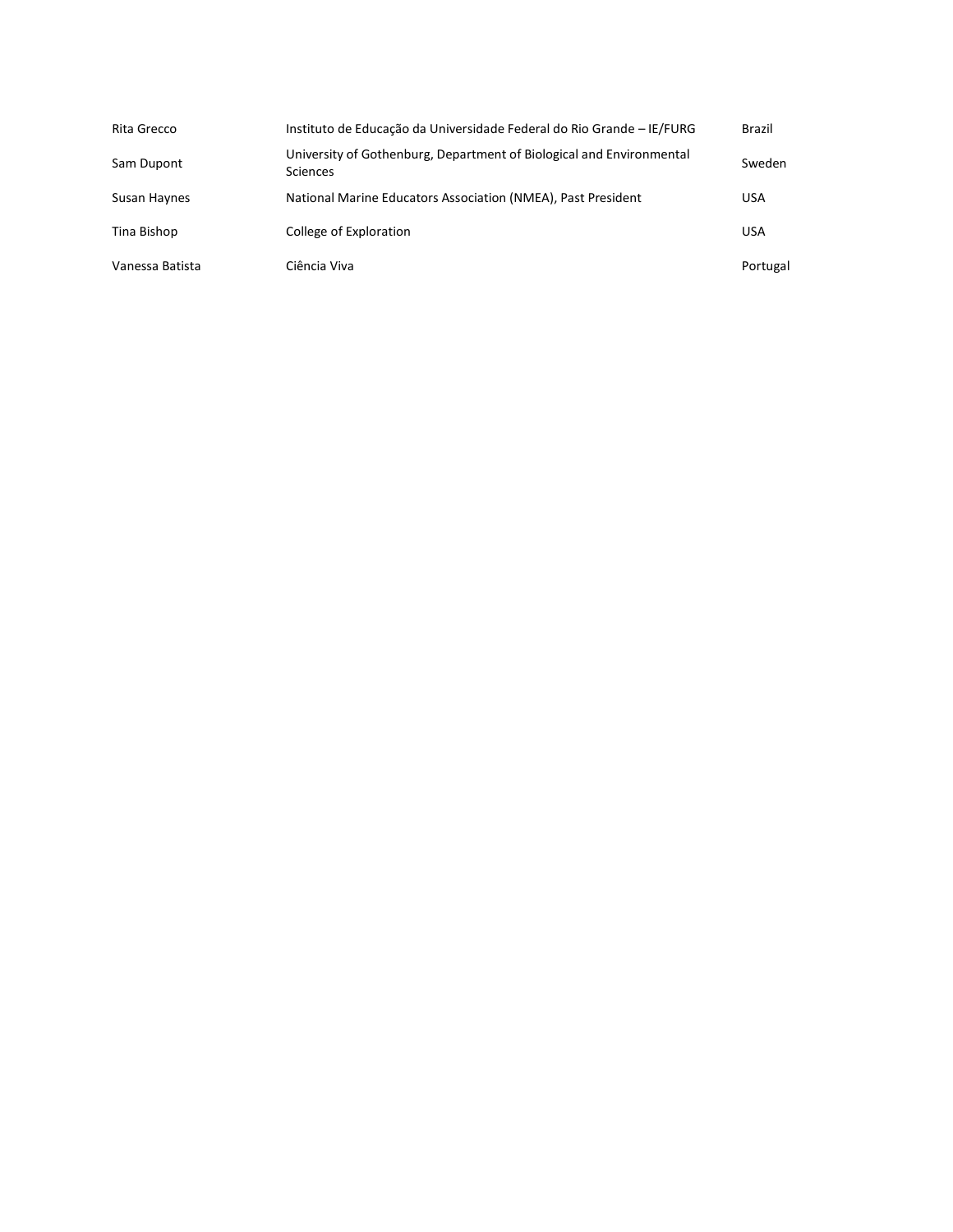## <span id="page-11-0"></span>**ANNEX 2 Workshop Agenda**

#### **09.00 - 09.05 Welcome**

Conference Chairs: Evy Copejans, Diana Payne, Fiona Crouch, Géraldine Fauville

## **09.05 - 09.15 Introduction of delegates**

#### **09.15 - 09.30 Overview: Results of previous TOL meetings**

Presenter: Jon Parr, MBA

- **•** *Galway Statement on Atlantic Ocean Corporation*, 2013 [view pdf](http://ec.europa.eu/research/iscp/pdf/galway_statement_atlantic_ocean_cooperation.pdf)
- *Defining an ocean literacy agenda for Horizon 2020 and transatlantic cooperation*, Ostend, 2013 view [report](http://www.marineboard.eu/images/publications/Ocean_Literacy_Report_Ostend2013_fnl.pdf)
- *Workshop on Transatlantic Ocean Literacy*, Plymouth 2013 [view report](http://www.emsea.eu/conferences/conference-2013-plymouth)
- *Vision Statement on Ocean Literacy and Atlantic Ocean Cooperation between European Union, United*  States of America & Canada, 2014 [view pdf](http://www.emsea.eu/conferences/conference-2013-plymouth)

#### *Objectives:*

*-Increase awareness of previous workshop results -Synthesize the current state of TOL -Increase understanding of Ocean Literacy and TOL* 

#### **09.30 - 10.30 Overview: Recent and upcoming TOL activities**

Facilitator: Fiona Crouch, MBA/EMSEA

- The Marine Working Group (JCG MWG) established after the *Galway Statement on Atlantic Ocean Corporation* Gaëlle Le Bouler, European Commission
- Global Ocean Literacy workshop, USA July 2014 Peter Tuddenham, College of Exploration
- National Marine Educators Association conference 2015 Diana Payne, University of Connecticut/NMEA
- Aichi-Nagoya conference UNESCO, Japan, November 2014 Francesca Santoro, UNESCO

#### *Objectives:*

*-Provide updates on the latest events in ocean literacy -Increase awareness of opportunities for international collaboration*

### **10.30 - 11.00 Break**

#### **11.00 - 12.00 Workshop 1 - Adapting and Implementing the US Ocean Literacy Framework**  Presenters/Facilitators: Ana Noronha, Ciência Viva and Evy Copejans, VLIZ/EMSEA

- Example 1: Adapting the US Ocean Literacy Framework in Portugal
- Example 2: Adapting the US Ocean Literacy Framework in Belgium
- Discussion on implementing the US Ocean Literacy Framework what are the challenges, strategies and successes related to incorporating Ocean Literacy? How to create awareness and engagement.

*Objectives:* 

*- Debate on adopting/adapting the Essential Principles of the US Ocean Literacy Framework*

*- Identify strategies for implementing the US Ocean Literacy Framework across different educational systems*